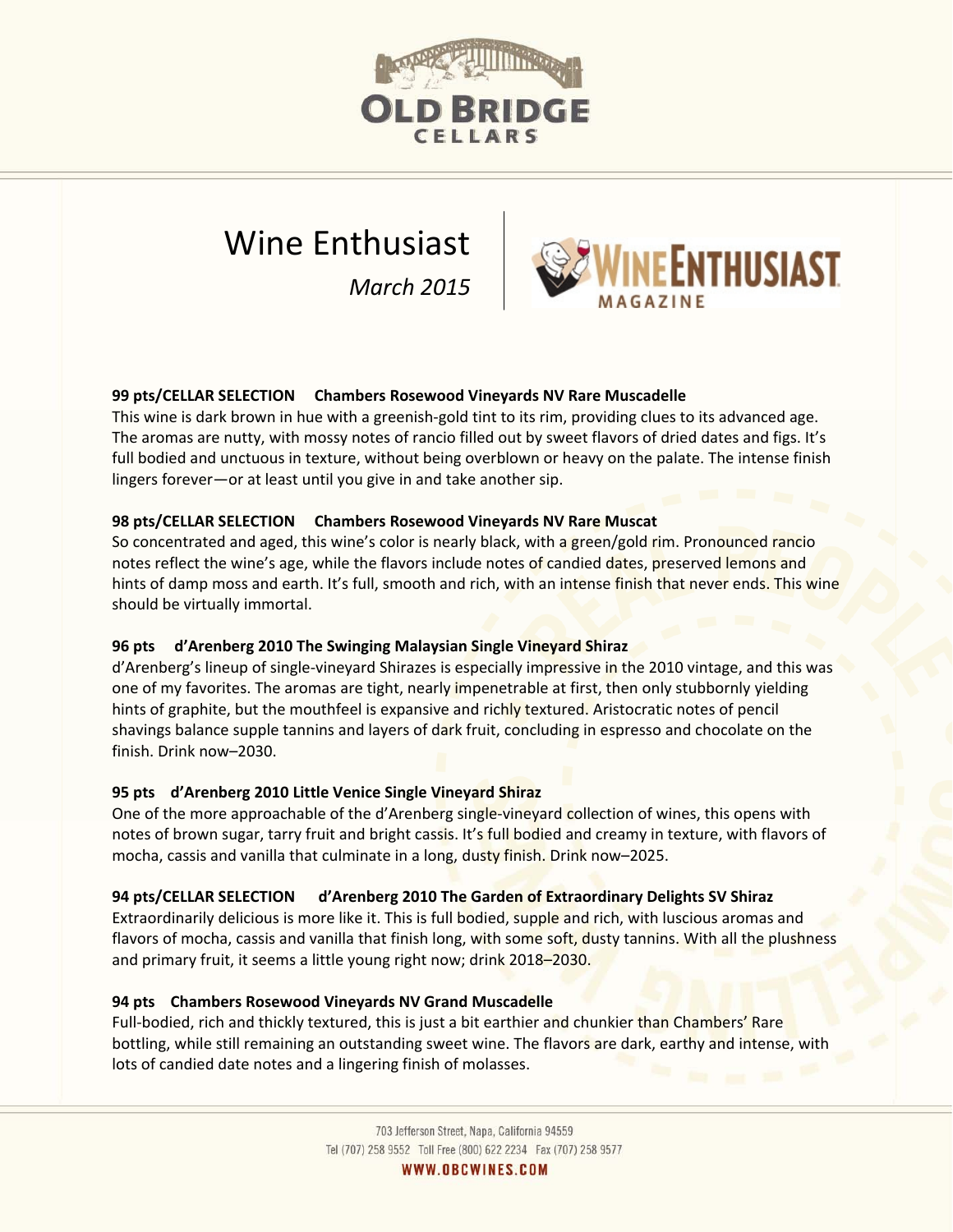

## **94 pts Kilikanoon 2010 Miracle Hill Shiraz**

Big and bold, with firm tannins, this powerful Shiraz shows all the ingredients that point to excellent aging potential. Hints of toast and cracked pepper accent dark‐berry aromas, while the flavors mix ripe fruit and intriguing spice notes. The finish is marked by espresso, firm tannins and terrific length. Drink 2020–2030.

# **94 pts/EDITORS' CHOICE Kilikanoon 2010 Oracle Shiraz**

This is a full-bodied, creamy-textured Shiraz that manages to retain a sense of poise at the same time. Cedar, vanilla and baking spices frame a lush mix of red and black berry fruit, yet this is no mere fruit bomb, adding hints of roast meat and mocha. Drink this plush, supple wine now–2025.

## **92 pts/EDITORS' CHOICE Penley Estate 2012 Phoenix Cabernet Sauvignon**

Full bodied and richly textured, this is an approachable wine that should nonetheless drink well through at least 2025. Toasted coconut accents cassis and blackberry fruit, folding in hints of vanilla on the long, mouthwatering finish.

## **92 pts/CELLAR SELECTION Penley Estate 2010 Reserve Cabernet Sauvignon**

This wine shows a more savory side of Cabernet Sauvignon without being in any way under-ripe or malnourished. It's a big, ripe wine, but the mulberry and cassis fruit is marked by cinnamon and clove shadings. It finishes lush, velvety and warm, with hints of chocolaty richness. This should drink well through at least 2024, and possibly for longer if it firms up a little.

## **92 pts/EDITORS' CHOICE Balgownie 2010 Cabernet Sauvignon**

This is classic Cabernet, from the reticent aromas of pencil shavings to the restrained flavors of cassis and cigar box. It's on the full-bodied side of the spectrum, with enough dusty tannins to suggest longevity through at least 2020, despite an already velvety finish.

## **92 pts Chambers Rosewood Vineyards NV Grand Muscat**

Not as darkly concentrated or marked by rancio as the Rare bottling (but considerably less expensive), this is still an excellent sweet wine. Earthy notes of caramel and mocha dominate, rounded out by candied dates and wrapped up by a long, coffee-tinged finish.

## **92 pts d'Arenberg 2010 Shipster's Rapture Single Vineyard Shiraz**

d'Arenberg wines are typically quite structured, so this wine's full body and creamy texture come as a bit of a surprise. Earthy, loamy notes run alongside espresso, black olive and blueberry before finishing long and silky. Drink now–2020.

## **92 pts d'Arenberg 2010 The Blind Tiger Single Vineyard Shiraz**

This wine starts off a bit tarry at first, with scents of asphalt and roasted meat that then give way to brighter notes of blackberry and vanilla. On the palate, it's full, supple and rich, with a finish marked by hints of campfire and cherry.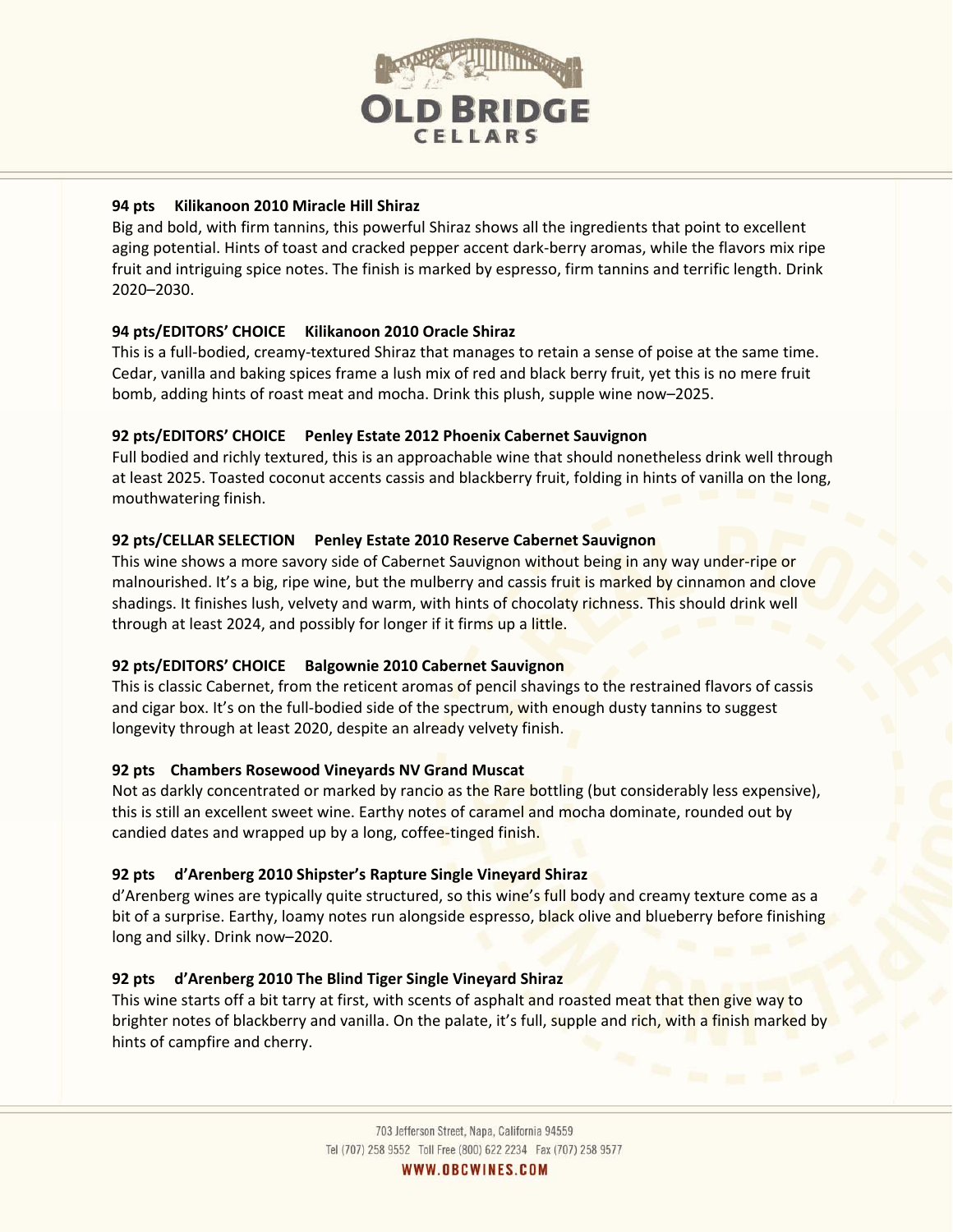

## **92 pts Giant Steps 2011 Tarraford Vineyard Chardonnay**

Despite its modest reported alcohol level, this is a plush, rounded example of Chardonnay, loaded with fruit. A whiff of woodsmoke frames pineapple and mango, adding complexity while still allowing the tropical notes to shine through. Drink now–2017.

## **91 pts/EDITORS' CHOICE d'Arenberg 2011 The Custodian Grenache**

The 2011 vintage wasn't an easy one in South Australia to say the least, which makes this wine all the more admirable. Mouthwatering, peppery, red-currant fruit remains firm and focused from start to finish, ending on a crisp note. Drink now–2023.

## **91 pts/CELLAR SELECTION d'Arenberg 2010 Tyche's Mustard Single Vineyard Shiraz**

One of the most muscular of these multiple 2010 d'Arenberg Shiraz bottlings, Tyche's Mustard is full‐ bodied and burly, packed with dark, earthy notes of loam, black olive, and espresso. Despite its power, the finish is long and elegantly textured. Drink 2016–2030.

## **91 pts Chilensis 2011 Lazuli**

This six-grape blend is led by Cabernet Sauvignon. Aromas of toasty, rooty berry fruits come with an essence of cola. The palate is layered and mellow, offering mild tannins. An oaky flavor profile includes coconut and vanilla, while the finish is spicy, mildly herbal and a touch chocolaty.

# **91 pts d'Arenberg 2011 The Other Side Single Vineyard Shiraz**

Considered on their own, d'Arenberg's 2011 single‐vineyard Shirazes are successful, although they lack some of the pizzazz of the 2010s. This was one of my favorites, teeming with pepper-tinged blueberries and accented by hints of roasted meat and espresso. It's full bodied and richly textured, with a long, velvety finish.

## **91 pts d'Arenberg 2011 The Swinging Malaysian Single Vineyard Shiraz**

Somewhat restrained yet undeniably potent, this wine boasts a lovely blend of cassis, cinnamon and cedar. It's medium to full in body, with a long, dusty finish. Drink now-2025.

## **91 pts d'Arenberg 2010 J.R.O. Afflatus Single Vineyard Shiraz**

Produced from one of the original vineyards purchased by the Osborne family, this is medium to full bodied, with ample blackberry fruit framed by shadings of espresso and ground black pepper. The finish lingers, picking up hints of mocha and black olive. Drink now–2025.

# **91 pts d'Arenberg 2010 The Fruit Bat Single Vineyard Shiraz**

Full bodied and supple, this is one of the more opulent and open of d'Arenberg's array of single-vineyard wines. Notes of vanilla, maple syrup and bramble berries mark the nose, while the flavors add cassis and tobacco elements. It's a pretty, fleshy wine for drinking now-2020, although it may age well even past that.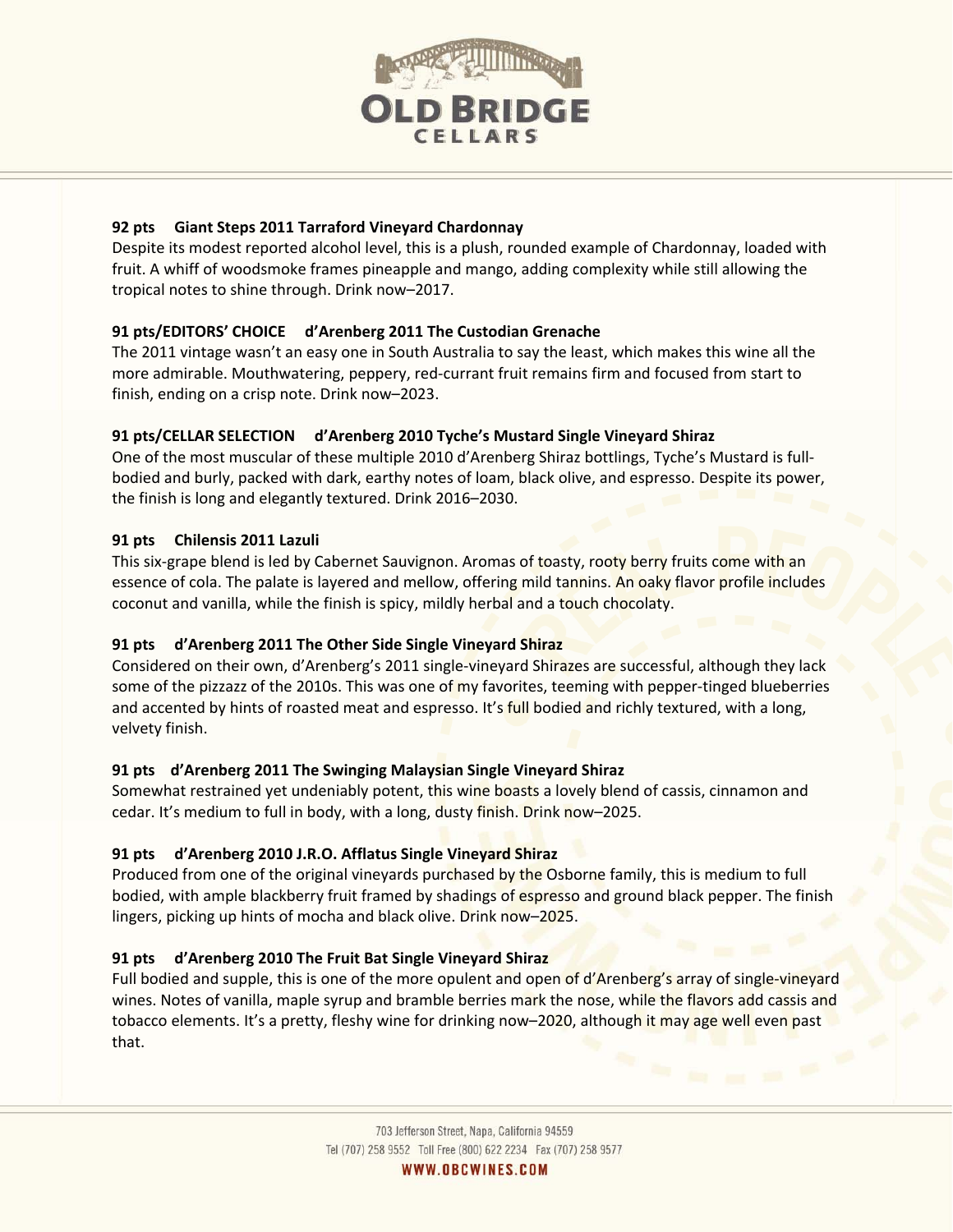

## **91 pts d'Arenberg 2010 The Other Side Single Vineyard Shiraz**

Of all the various d'Arenberg Shiraz bottlings, this may be the silkiest in texture this vintage. It's still a full‐bodied wine, filled with savory, earthy notes of black olive and espresso, but the finish stands apart for its length and suaveness. Drink now–2025.

## **91 pts Kilikanoon 2012 Mort's Reserve Watervale Riesling**

This top‐flight effort reveals bold aromas of lime and crushed oyster shells. It's a medium‐bodied wine that's tight and zesty, filled with flavors reminiscent of iodine and citrus on the long, dry finish. It should age gracefully through at least 2025.

## **91 pts Kilikanoon 2010 Green's Vineyard Shiraz**

On the nose, this has a high-toned tang that distracts slightly from its other scents of vanilla and raspberry. On the fullbodied palate, a crunchy mix of red and black fruit comes to the fore, but deep, savory notes of espresso and black olive emerge on the finish.

## **91 pts Leeuwin Estate 2011 Prelude Vineyards Chardonnay**

This may be the best vintage of this wine yet. The aromas and flavors are a lovely blend of citrus, stone fruit and roasted cashew, while the mouthfeel is creamy and lush without being soft or flabby. Drink now–2017.

## **90 pts/EDITORS' CHOICE Chambers Rosewood Vineyards NV Muscat**

Like Chambers' entry-level Muscadelle, this Muscat offers an affordable introduction to the Rutherglen style of sticky. The Muscat is full and round, with relatively simple notes of spiced orange and crème caramel and a finish that is sweet but balanced.

## **90 pts/EDITORS' CHOICE Chambers Rosewood Vineyards NV Muscadelle**

This is a terrific introduction to the Rutherglen style, sweet, fortified, but with decent balancing acids. It offers bold aromas of bergamot, honey and fig, flavors of caramelized pineapple and flamed orange zest and a moderately long finish.

## **90 pts/EDITORS' CHOICE d'Arenberg 2011 The Lucky Lizard Chardonnay**

Despite this wine's modest alcohol level, it delivers ample richness and flavor. Hints of toast and roasted nuts frame vibrant citrus fruit and a touch of white peach. It's intense and invigorating, with a burst of fresh citrus echoing on the finish.

# **90 pts/EDITORS' CHOICE Plantagenet 2013 Chardonnay**

Hints of smoke and white peach mark the nose of this medium-bodied wine. It's a touch less expressive on the palate, but pleasantly plump, with great focus and length on the finish. Drink now–2016.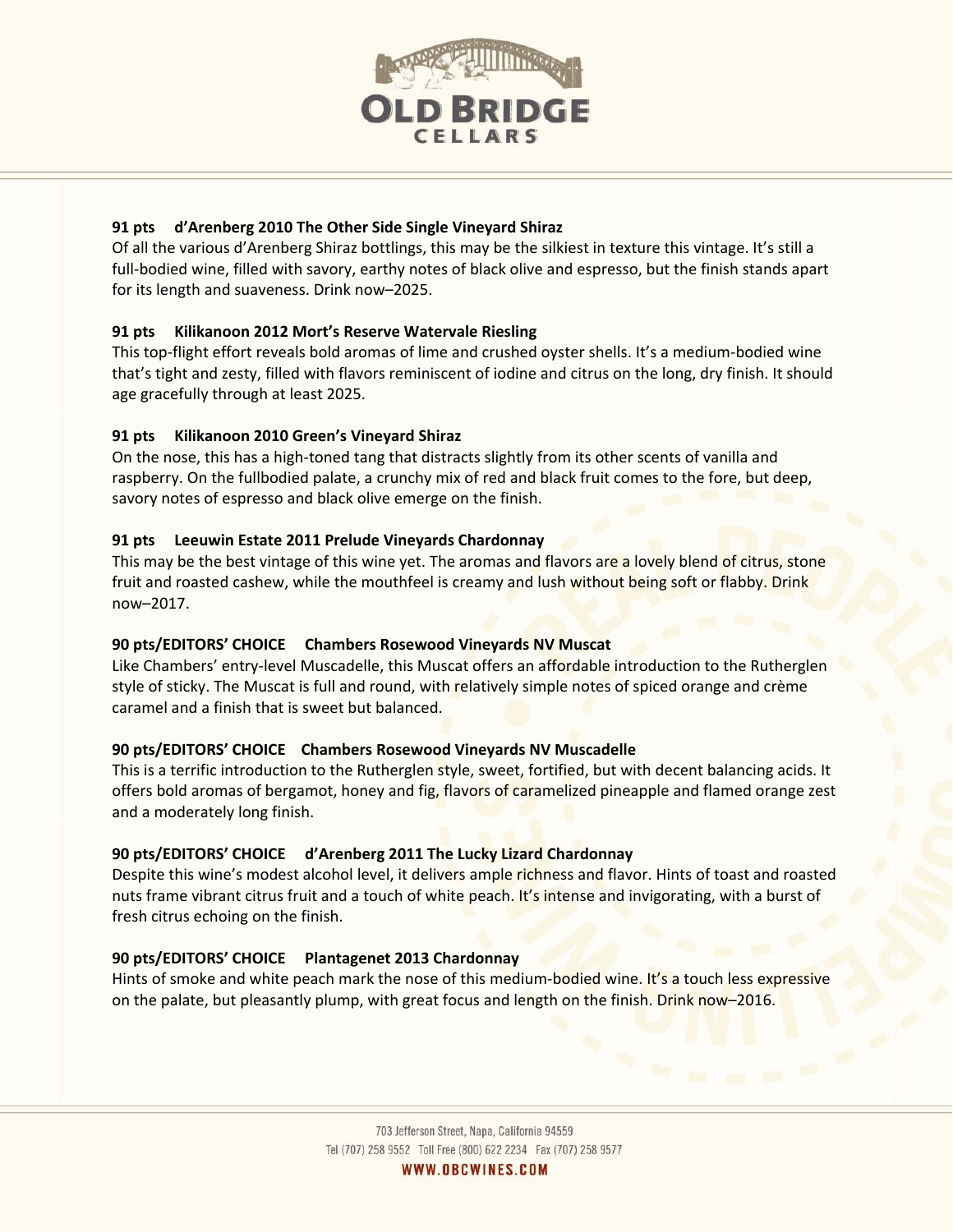

## **90 pts/CELLAR SELECTION Cullen 2011 Diana Madeline**

Crisp and compact, the 2011 Diana Madeline undoubtedly needs at least another couple of years in the cellar. The nose is leafy and herbal, but the flavors show cherry fruit framed by subtle shadings of vanilla. The tannins are firm, imparting a drying sensation to the long finish.

## **90 pts d'Arenberg 2011 The Shipster's Rapture Single Vineyard Shiraz**

Mocha and cracked pepper notes accent earthy flavors of black olive and dusty plum. This is full bodied and creamy in texture, with a long, velvety finish that suggests early drinkability, from now through 2020.

## **90 pts d'Arenberg 2011 Tyche's Mustard Single Vineyard Shiraz**

Despite some plum fruit, this single-vineyard Shiraz tracks more to the savory side, blending notes of espresso, earth, roasted meat and black olive. It's full bodied and slightly creamy and dusty in texture, with a long finish.

## **90 pts d'Arenberg 2010 The Bamboo Scrub Single Vineyard Shiraz**

This is a meaty, dark-fruited Shiraz. Seductive notes of caramelized beef and brown sugar dominate, while the wine's texture is a bit coarse, turning stringent on the finish. Try in 2017.

## **90 pts Leeuwin Estate 2010 Art Series Cabernet Sauvignon**

This is slightly bigger and bolder than the 2009 Art Series Cabernet, but remains a relatively streamlined and silky rendering of the variety. Potent cedar and vanilla notes frame dark fruit aromas and flavors, while the finish lingers, echoing with wood overtones. Drink now-2025.

# **89 pts d'Arenberg 2011 The Garden of Extraordinary Delights Single Vineyard Shiraz**

Despite healthy alcohol levels, this wine shows considerable herb and spice nuances. Tobacco, black olive and cherry tomato elements add complexity to cassis fruit, finishing on a charred, campfire note.

## **89 pts d'Arenberg 2011 The Vociferate Dipsomaniac Single Vineyard Shiraz**

This single vineyard wine is full bodied but crisp, with savory notes of roasted meat and campfire more in evidence than bold fruit. It finishes long and a bit tart.

## **89 pts Mount Mary 2010 Quintet**

This is a nice Bordeaux-style blend with pretty cherry and currant fruit and some cedar shadings, but lack the complexity of others in its style. It's straight forward, polite and restrained.

## **89 pts Yeringberg 2012 Pinot Noir**

This cherry-scented Pinot is straightforward, supple and easy to drink. Complexity comes from hints of cedar and menthol, while the finish is lined with fine, dusty tannins that elegantly linger.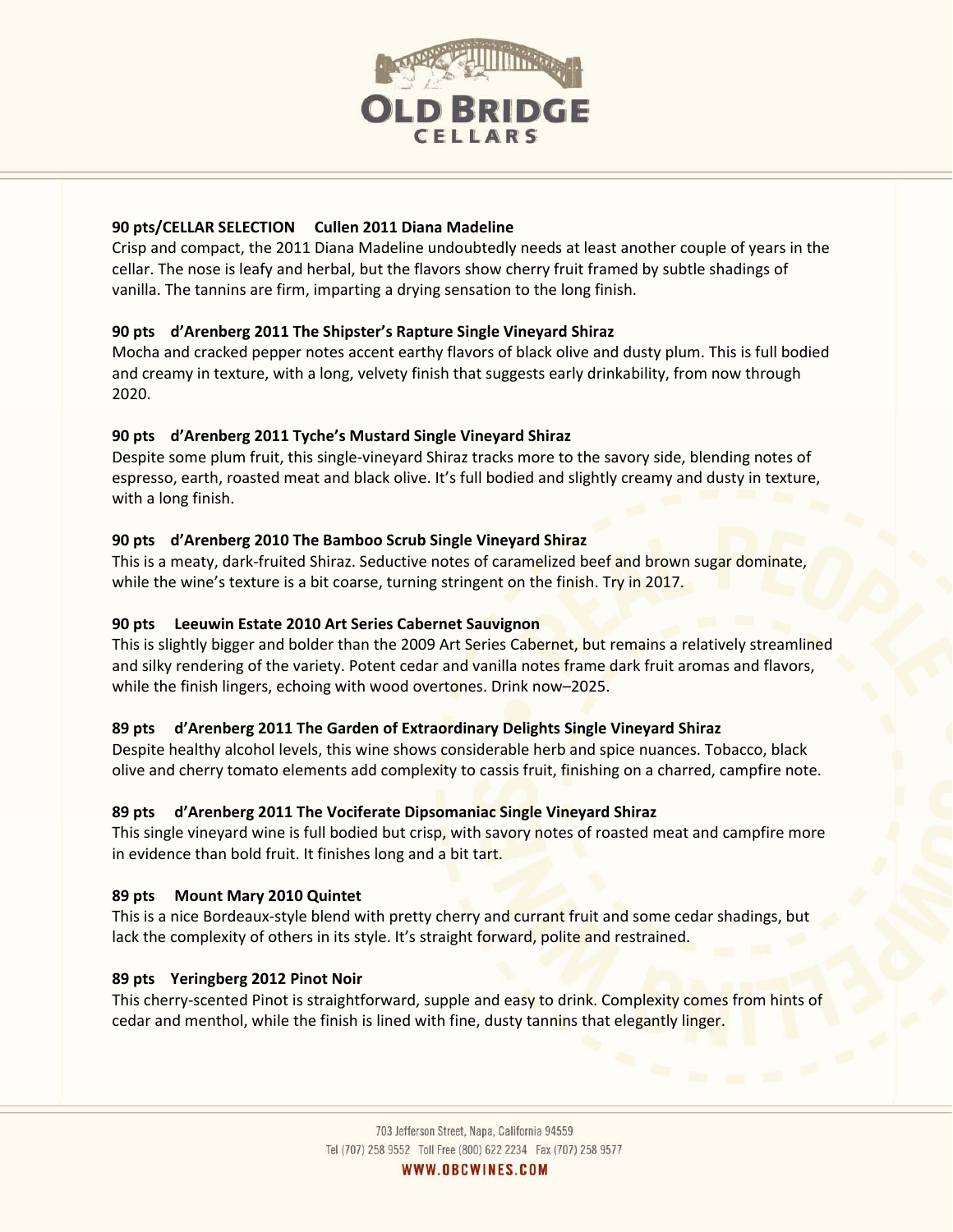

## **88 pts/BEST BUY Chilcas 2011 Reserva Estate Bottled Cabernet Sauvignon**

Dusty raspberry and plum aromas are spicy, dry and attractive, leading to a fresh palate with kick. Flavors of spiced plum, raspberry and red cherry are a touch briny, while the finish has length and a pleasing texture.

## **88 pts Leeuwin Estate 2009 Art Series Cabernet Sauvignon**

This medium‐bodied, softly tannic wine is ready to drink. Scents of vanilla, cedar and black cherry surge from the glass, while the flavors follow in a similar vein, just adding a pleasant touch of leather before finishing crisp and mouthwatering.

## **88 pts d'Arenberg 2011 The Amaranthine Single Vineyard Shiraz**

Full bodied, rugged and intense, this is an earthy Shiraz that could use 2–3 years of cellaring. Coffee grounds, black olives and savory plums are framed by hints of vanilla and firm tannins that turn a bit drying on the finish.

## **88 pts d'Arenberg 2010 The Amaranthine Single Vineyard Shiraz**

A thread of dusty mushroom underlies some pretty raspberry and cream notes in this full-bodied Shiraz, adding an astringent note to the finish. Drink now–2025.

## **88 pts Innocent Bystander 2013 Moscato Ros**é

One of the first and most reliable of this style of sweet, sparkling rosé, this low-alcohol wine is a fruity finale to any meal. Spice and ripe berry notes dominate, although some dark, woodsy notes add intrigue. Like all wines of this ilk, buy and drink the youngest available vintage.

# **88 pts Kilikanoon 2012 Mort's Block Watervale Riesling**

A solid example of Clare Valley Riesling at an affordable price, the 2012 Mort's Block features restrained notes of citrus zest and a smooth, nearly textureless feel. Clean and crisp on the finish, it should evolve for 10–12 years.

# **88 pts Oveja Negra 2011 Single Vineyard Syrah**

Raspberry and cherry aromas come with touch of floral perfume and smoke. This feels tight, juicy and slightly tannic. Flavors of black plum and wild berries are matched by chocolaty oak, while the finish is sweet in flavor, with ripe, mellow tannins.

## **87 pts d'Arenberg 2011 The Fruit Bat Single Vineyard Shiraz**

Pretty grippy stuff, with astringent tannins accentuated by tart acids. Mint, cassis and cigar box elements pick up mocha notes on the finish.